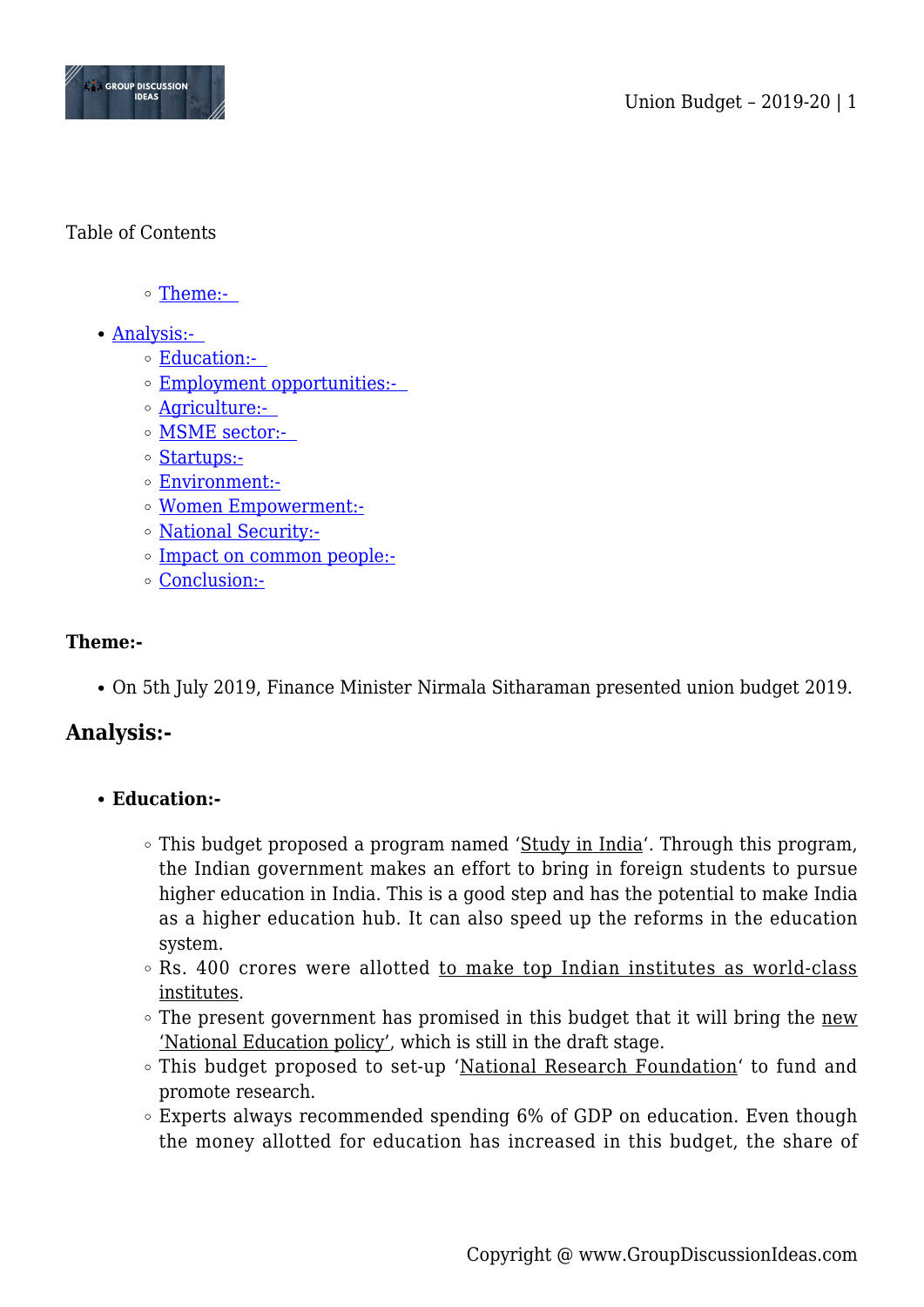

education in total budget is just 3.4%. At present India needs reforms in education, so the funds allocation is disappointing.

# **Employment opportunities:-**

- This budget reduced the corporate tax of companies with a turnover of up to Rs.400 crores per annum to 25%. Earlier only companies with turnover of up to Rs. 250 crores per annum have 25% corporate tax. For other companies, it was 35%. With the fresh move, 99.3% of companies will pay only 25% corporate tax. This is an encouragement to the MSME (Micro, Small & Medium Enterprises) sector. And this step has the potential to create new employment opportunities in this sector.
- $\circ$  In this budget, the government announced easing of Angel tax regulations, which is a boon for startups. Encouragement to startups will result in more employment opportunities.
- It was also announced that India will be transformed as the manufacturing hub of Electric Vehicles. This too has the potential to create so many jobs.
- $\circ$  It was also mentioned that 100 new clusters will be set up in this financial year under SFRUTI (Scheme of Fund for Regeneration of Traditional Industries) which will enable 50,000 artisans to join the economic value chain.
- As a part of 'Housing for All' program, the government announced additional tax deduction of 1.5 lakh on purchase of homes below Rs.45 lakh that are bought till March 2020. This is a boon to the real estate sector and has the potential to create lots of jobs in this sector.
- There was no mention of the unemployment crisis in the budget. Even though there are significant steps to create new jobs, there are no bold steps to solve the unemployment crisis in India.

# **Agriculture:-**

 $\circ$  For the first time, the importance of promoting organic farming is recognized. This budget announced that the government will promote 'Zero Budget Natural Farming'. This is a very progressive step and will promote self-sustainable agriculture. This can result at the end of reliance on loans in agriculture. But the government has not announced any funds for this, and without the government's support, it will be difficult for farmers to switch to this kind of farming. Moreover, on one side the government has announced zero budget farming, and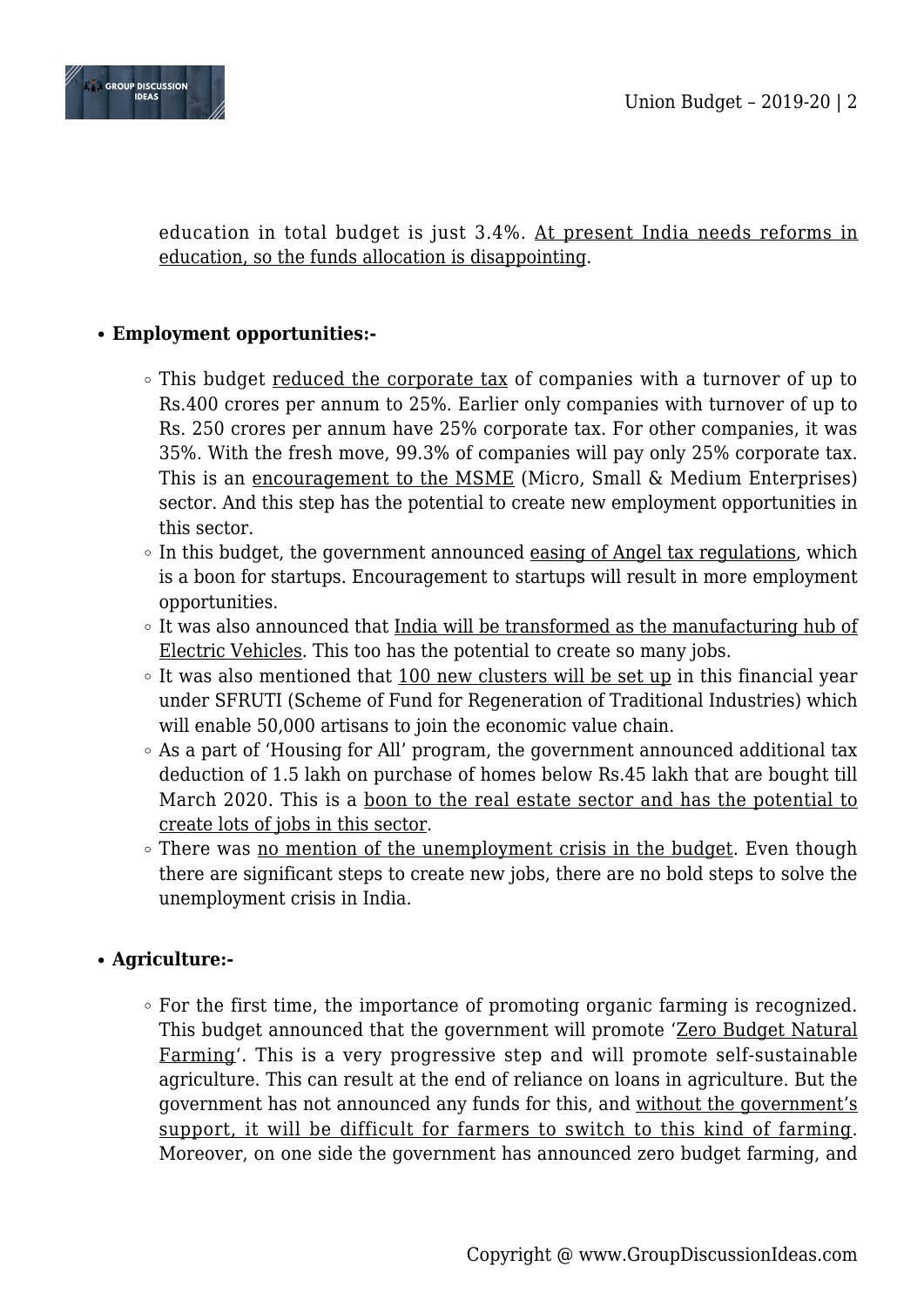

on the other side, fertilizer subsidy allocation has jumped from Rs. 70,090 crore to Rs. 79,996 crore. This is contradictory and will make it more difficult for farmers to switch to natural farming.

- Agricultural growth is declining over the past few years. And the government did not take any significant steps to keep its promise of doubling the farmers' income by 2022. Mere support schemes like 'Kisan Samman Nidhi Yojana' cannot help farmers in the long run.
- $\circ$  It was also announced that new farmer producer organizations will be set up.
- This budget promised to set up 80 Livelihood business incubators and 20 technology business incubators under ASPIRE (A Scheme for Promotion of Innovation, Rural Industries and Entrepreneurship) to develop agro-rural industries. This will greatly help startups that are based on agriculture. And thereby will help in lifting agriculture out of the crisis.
- **MSME sector:-** 
	- $\circ$  It was proposed that the new e-commerce platform will be launched to sell products of Micro, Small and Medium enterprises. This is very helpful for MSME sector.
	- $\circ$  It was also announced that there will be 2% interest subvention for GST registered MSMEs. This will encourage informal organizations to register and hence will help in formalization of the informal economy.

#### **Startups:-**

- Angel tax norms are eased, which is a boon for startups.
- A new TV program in Doordarshan was announced to promote startups and to help them in reaching to investors.
- $\circ$  Global investors meet will be conducted in India, which will be super helpful for startups of India.

# **Environment:-**

- GST is reduced from 12% to 5% for Electric Vehicles (EV). And it was also announced that there will 1.5 lakhs worth tax exemption for interest paid on the purchase of e-vehicles. This is a very progressive step and will help in faster adoption of electric vehicles. If the production of renewable energy is increased to a great extent, electric vehicles will help in fighting against climate change.
- Along with this, the prices of petrol and diesel are increased, so more and more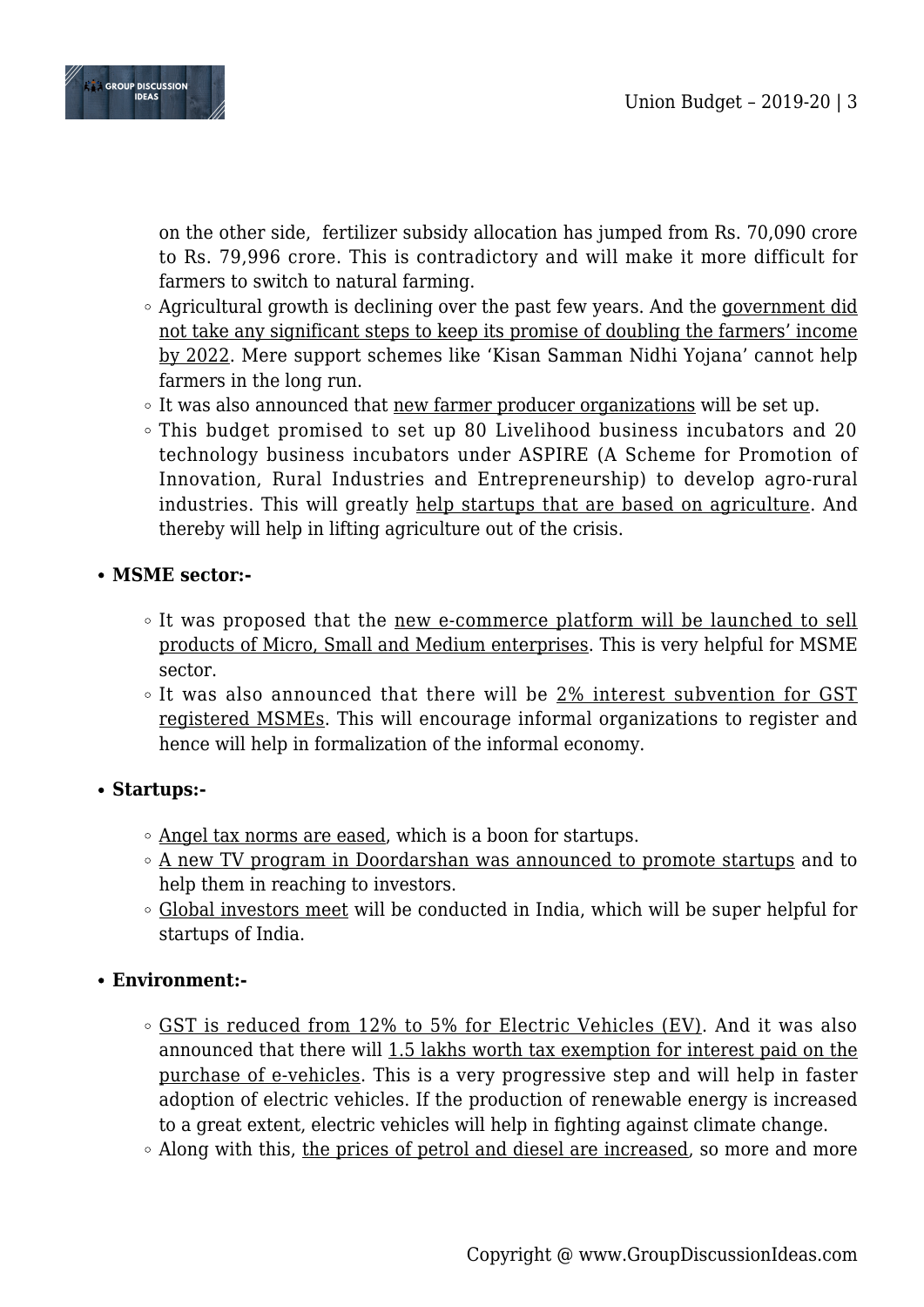

people may adopt electric vehicles.

## **Women Empowerment:-**

- **Every woman in SHG (Self Help Group) is eligible for an overdraft of Rs.5000 and** one woman in every Self Help Group is eligible for loan up to 1 lakh rupees under Mudra Yojana. This will help in encouraging women to take part in economic development and also helps women in achieving financial independence.
- $\circ$  A new committee will be set up to suggest ways to encourage women to take part in economic development. This is a good step and helps in achieving gender equality.

## **National Security:-**

 $\circ$  Defence budget hasn't changed. It is same as the interim budget - 3.19 lakh crore rupees. This is disappointing because recently India has witnessed terror attacks, and terrorism is a growing threat. So national security should have given more importance.

#### **Impact on common people:-**

- Duties and cess on petrol and diesel were increased, so the effective price of petrol is increased by Rs. 2 per litre. This affects common people.
- Moreover, the rise in fuel prices will result in higher transport costs and hence the prices of essential commodities will go up. But on the other hand, the importance of connectivity is emphasized in this budget and also steps were taken to develop infrastructure, so the transport costs may come down. And as a result, this may cancel out the impact of the rise in fuel prices.
- As a part of 'Housing for All' program, the government announced an additional tax deduction of 1.5 lakh on purchase of homes below Rs.45 lakh that are bought till March 2020. This will be very helpful for middle-class people.
- 'One Nation One Grid' will make power affordable.
- 'Har Ghar Jal' was promised to make piped water supply accessible to all rural households by 2024 under the 'Jal Jeevan Mission' scheme.
- The health sector is neglected, which will impact common people negatively.

#### **Conclusion:-**